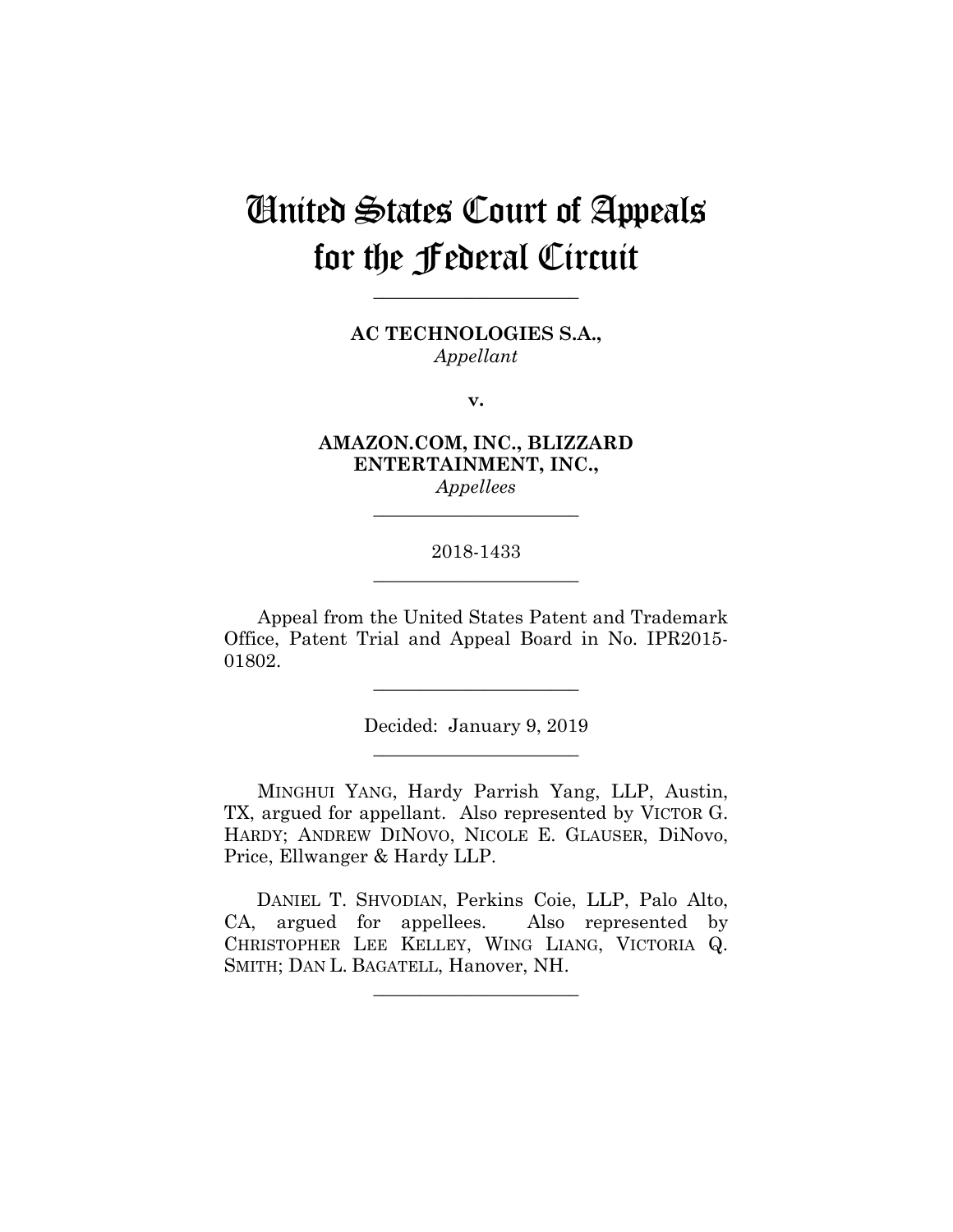# Before MOORE, SCHALL, and STOLL, *Circuit Judges.*

# STOLL, *Circuit Judge.*

The Patent Trial and Appeal Board issued a final written decision ruling certain claims of AC Technologies S.A.'s U.S. Patent No. 7,904,680 unpatentable. On reconsideration, it invalidated the remaining claims based on a ground of unpatentability raised by Amazon.com, Inc. and Blizzard Entertainment, Inc. (collectively, "Amazon") in their petition but not addressed in the final written decision. AC appeals, arguing that the Board exceeded its authority and deprived it of fair process by belatedly considering this ground.

We disagree. Precedent mandates that the Board consider all grounds of unpatentability raised in an instituted petition. The Board complied with due process, and AC does not persuade us that the Board erred in either its claim construction or its ultimate conclusions of unpatentability. Accordingly, we affirm.

#### **BACKGROUND**

#### I. The '680 Patent

The '680 patent relates generally to data access and management. As shown in Figure 1, clients, such as users' (B) personal computers, may store data in or request data stored in clusters (C), each composed of one or more cells (Z), via a network (N).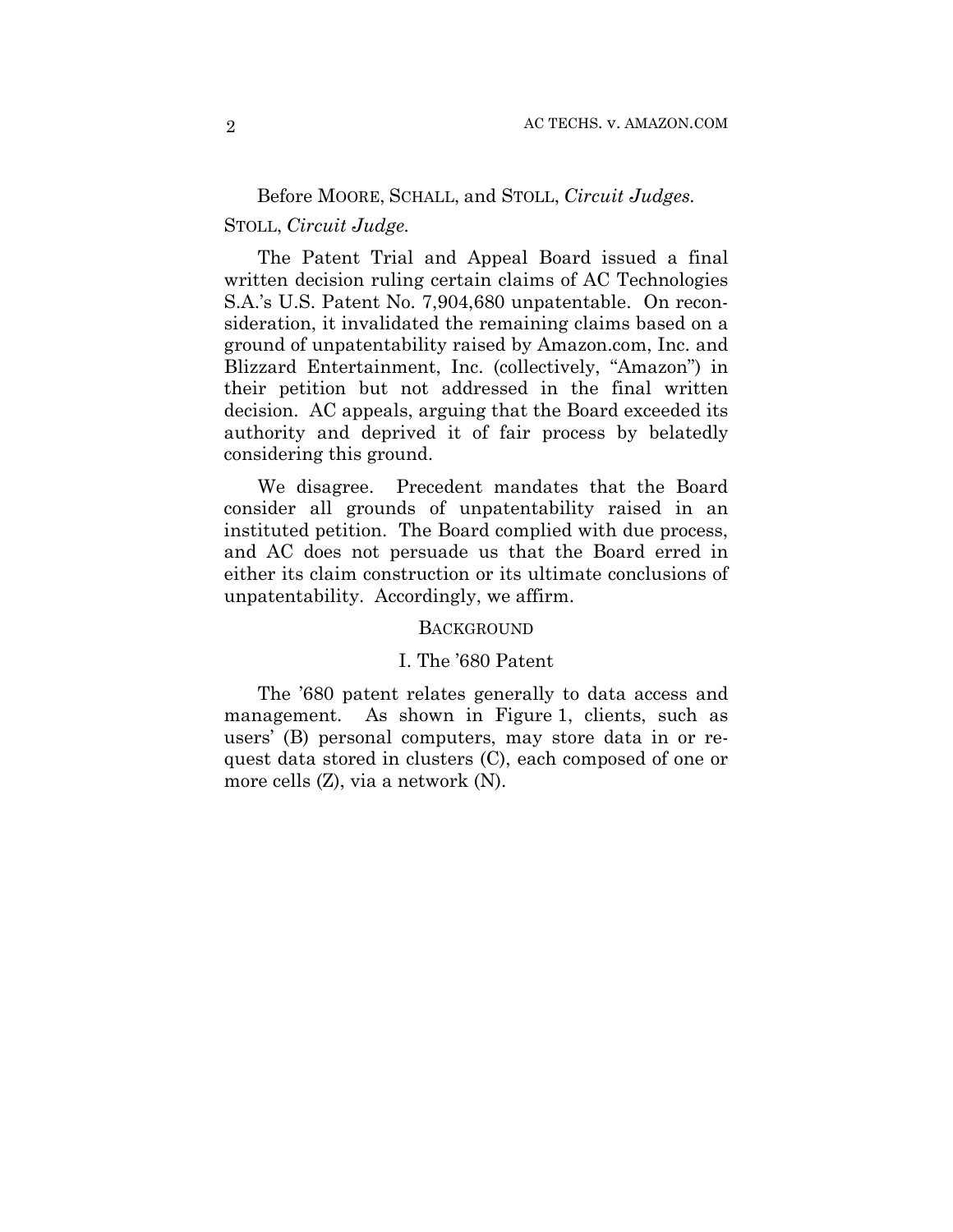

'680 patent col. 7 ll. 45–46, 53–56, col. 9 ll. 55–56. The patent teaches that storing copies of data across a network improves data integrity and reduces network lag. *Id.* at col. 1 l. 28–col. 2 l. 5, col. 2 ll. 21–31. To achieve this, the system copies data—either "the entire data GD or the fields [data subsets] F"—redundantly across the network. *Id.* at col. 7 ll. 1–3, col. 7 l. 65–col. 8 l. 2. The system determines when and where to copy and store particular data as a function of predetermined data transmission parameters. *See, e.g.*, *id.* at col. 2 ll. 21–27.

Representative claim 1 reads as follows:

1. A data management system comprising:

at least two data storage units;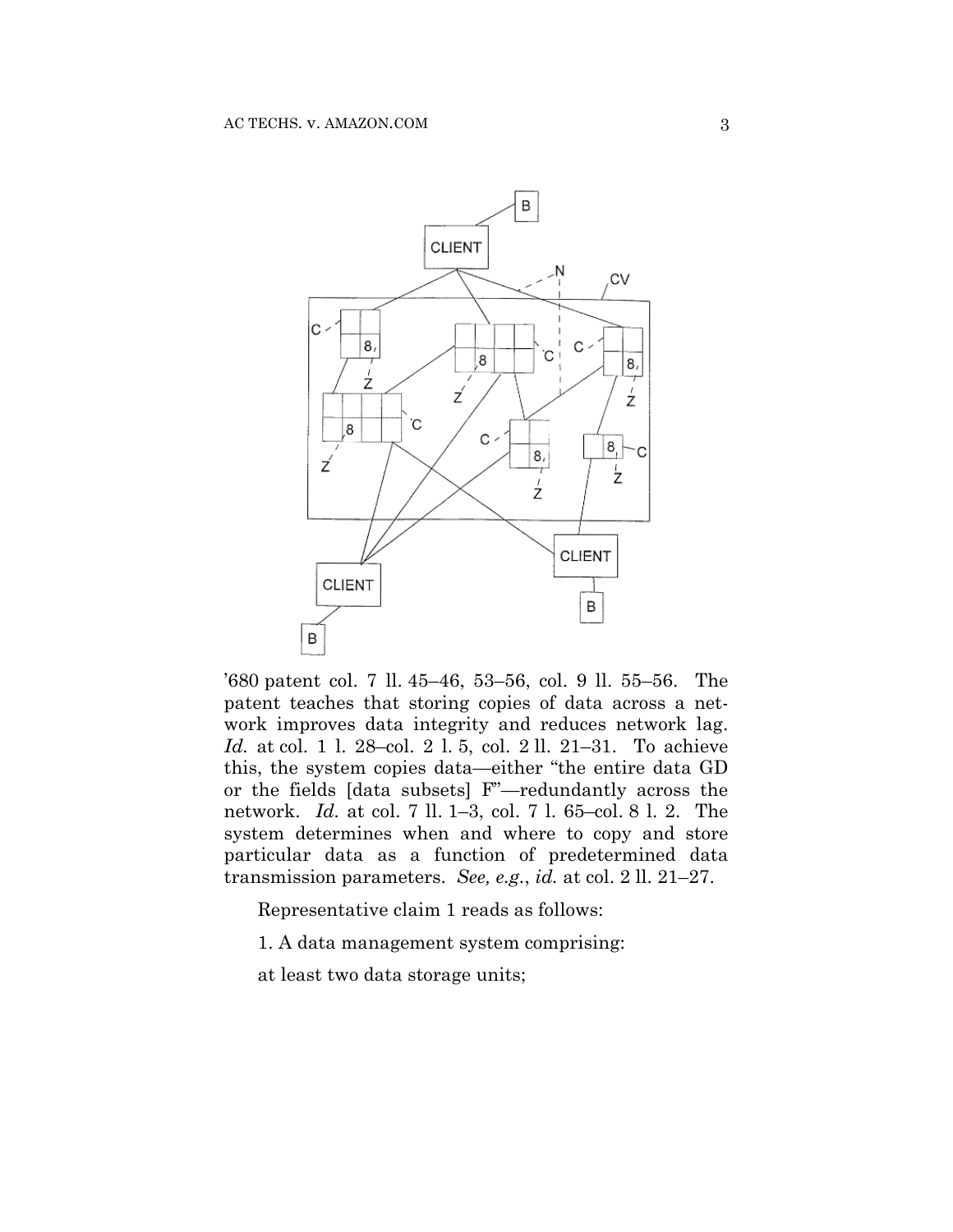at least one computer unit that stores at least one complete file, each file including a plurality of individual pieces, the pieces containing parts of the files, *wherein at least one piece is stored in a redundant manner in the at least two data storage units*;

a controller to enable data transmission between the data storage units and the computer unit;

wherein at least one of the data storage units and computer unit measures a data transmission performance between at least one of the data storage units and the computer unit, *the at least one piece being stored by the computer unit in a redundant manner* in the data storage units as a function of the measured data transmission performance, and the computer unit accessing the at least one of the data storage units as a function of the measured data transmission performance; and

wherein at least one of the at least two data storage units measures a data transmission performance between at least two of the at least two data storage units and the *data storage units copy pieces that are redundantly stored in the system*  from one of the data storage units to another of the data storage units *independently of an access of the computer unit* based on the data transmission performance measured between the data storage units.

(emphases added to indicate limitations relevant to the parties' disputes). Claim 2 depends from claim 1 and further recites that the data storage units and computer unit "are connected over a wireless network." Claims 4 and 6 depend from claims similar to claim 1 and likewise require connection over a wireless network.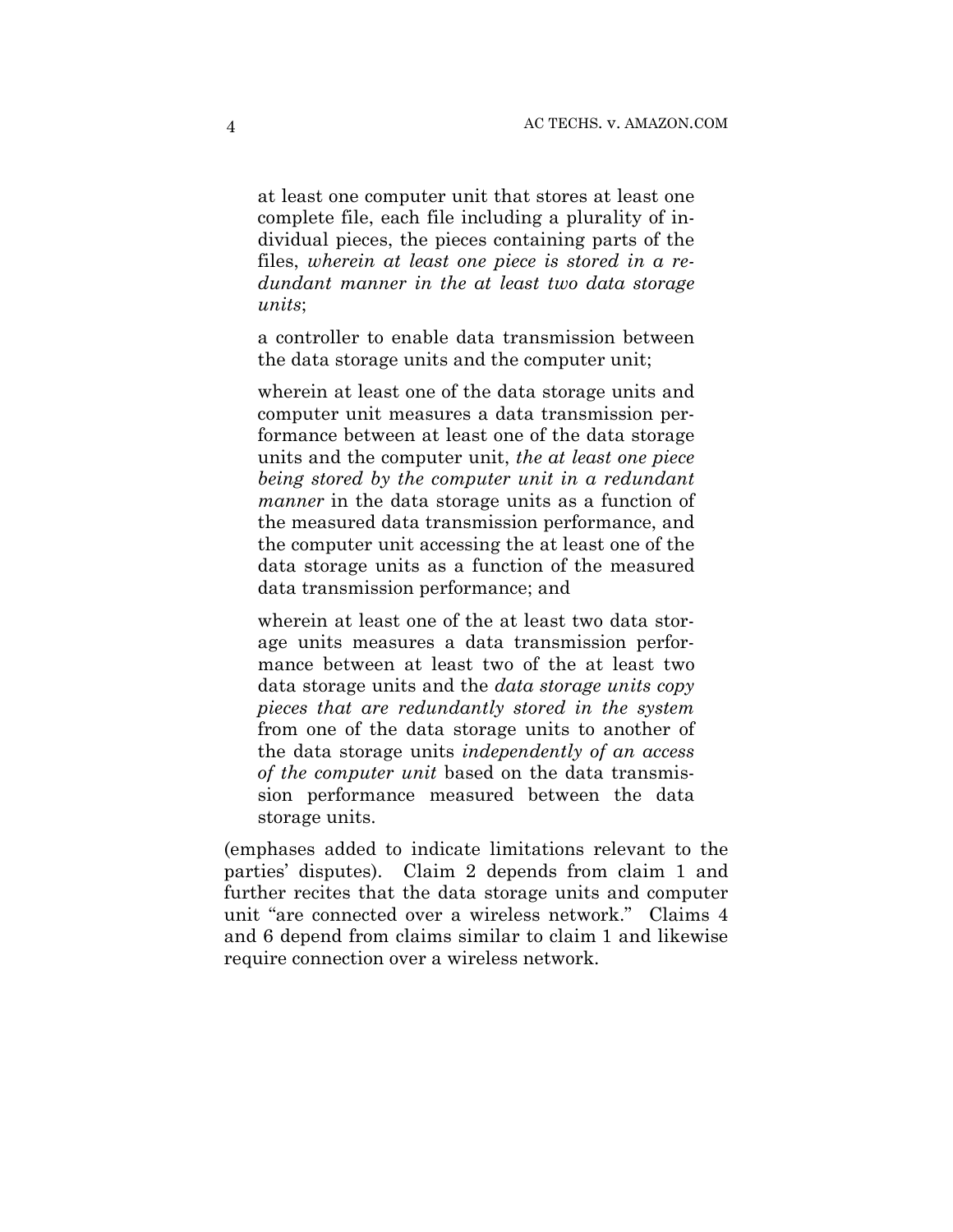### II. Rabinovich

Amazon challenged the '680 patent in an IPR. It based its unpatentability arguments on a single prior art reference: "Dynamic Replication on the Internet," by Dr. Michael Rabinovich. *See* Michael Rabinovich, et al., AT&T Labs Research, *Dynamic Replication on the Internet* (1998) (J.A. 567–601). Figure 1 shows the Rabinovich system, which, as relevant here, includes both a client (c), which requests files, and hosts (h and s), which maintain those files and service client requests.



J.A. 573. To better manage client requests, Rabinovich defines an algorithm for making and placing file copies across hosts. Among other things, that algorithm considers both "cnt(s,  $x_s$ )," defined as the total number of requests for file xs from a particular host (s) for a particular period of time, and "cnt $(E, x_s)$ ," defined as the number of times those requests for file  $x_s$  have passed an entity  $(E)$ as they pass from the client to host (s). J.A. 577–78.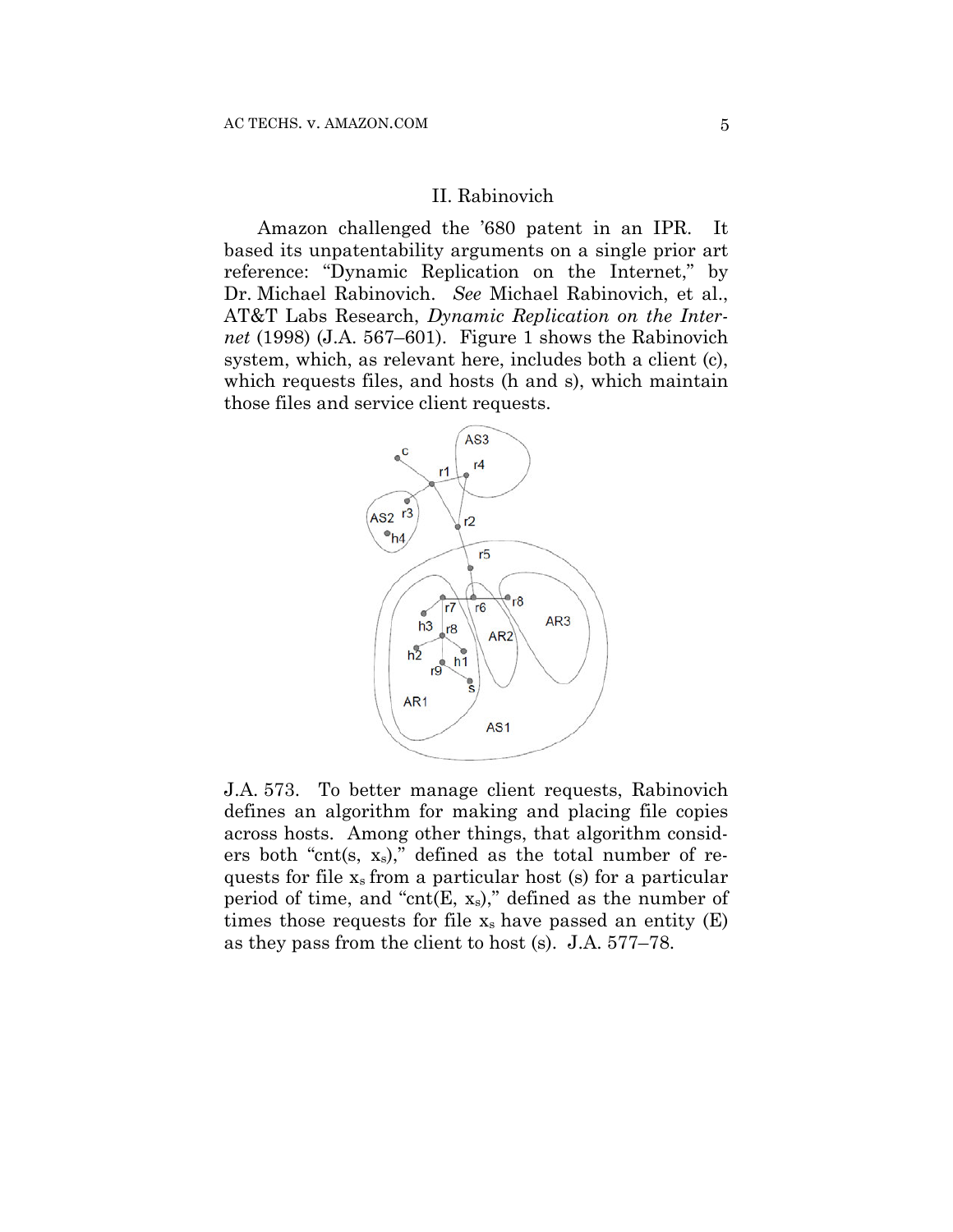# III. The IPR

Amazon's petition for IPR presented three grounds. In Ground 1, Amazon argued that if "computer unit" were construed narrowly and mapped to Rabinovich's client, Rabinovich rendered all claims of the '680 patent obvious. In Ground 2 and Ground 3, Amazon argued that if "computer unit" were instead construed broadly and mapped to Rabinovich's host, it anticipated some claims (Ground 2) and rendered remaining claims 2, 4, and 6 obvious (Ground 3).

At institution, the Board adopted the broad construction of "computer unit" and then instituted review of Grounds 1 and 2. *See Amazon.com, Inc. v. AC Techs. S.A.*, No. IPR2015-01802, Paper 10 at 7–9, 23, 25 (P.T.A.B. Mar. 8, 2016). With respect to Ground 3, the Board stated that it had "addressed Petitioner's contentions in our analysis above of Ground 1 and determined that Petitioner has established a reasonable likelihood of showing that claims 2, 4, and 6 are unpatentable as obvious over Rabinovich under our construction of 'computer unit.' As a result, this ground is moot." *Id.* at 25. The Board concluded by instituting review of whether all claims of the '680 patent would have been obvious over Rabinovich and whether some claims were anticipated by Rabinovich. *See id.* at 26.

The IPR proceeded, and AC filed a patent owner response. In it, AC argued that as properly construed, the claims require redundantly storing file pieces, not redundantly storing a complete file, and that Rabinovich failed to disclose this aspect of the claims. AC further argued that Rabinovich failed to disclose copying data "independently of an access of the computer unit" because Rabinovich's replication algorithm relied on cnt(s,  $x_s$ ), entailing access of the client computers. At oral argument, AC added that Rabinovich's reliance on cnt $(E, x_s)$ also violated the "independently of an access" limitation.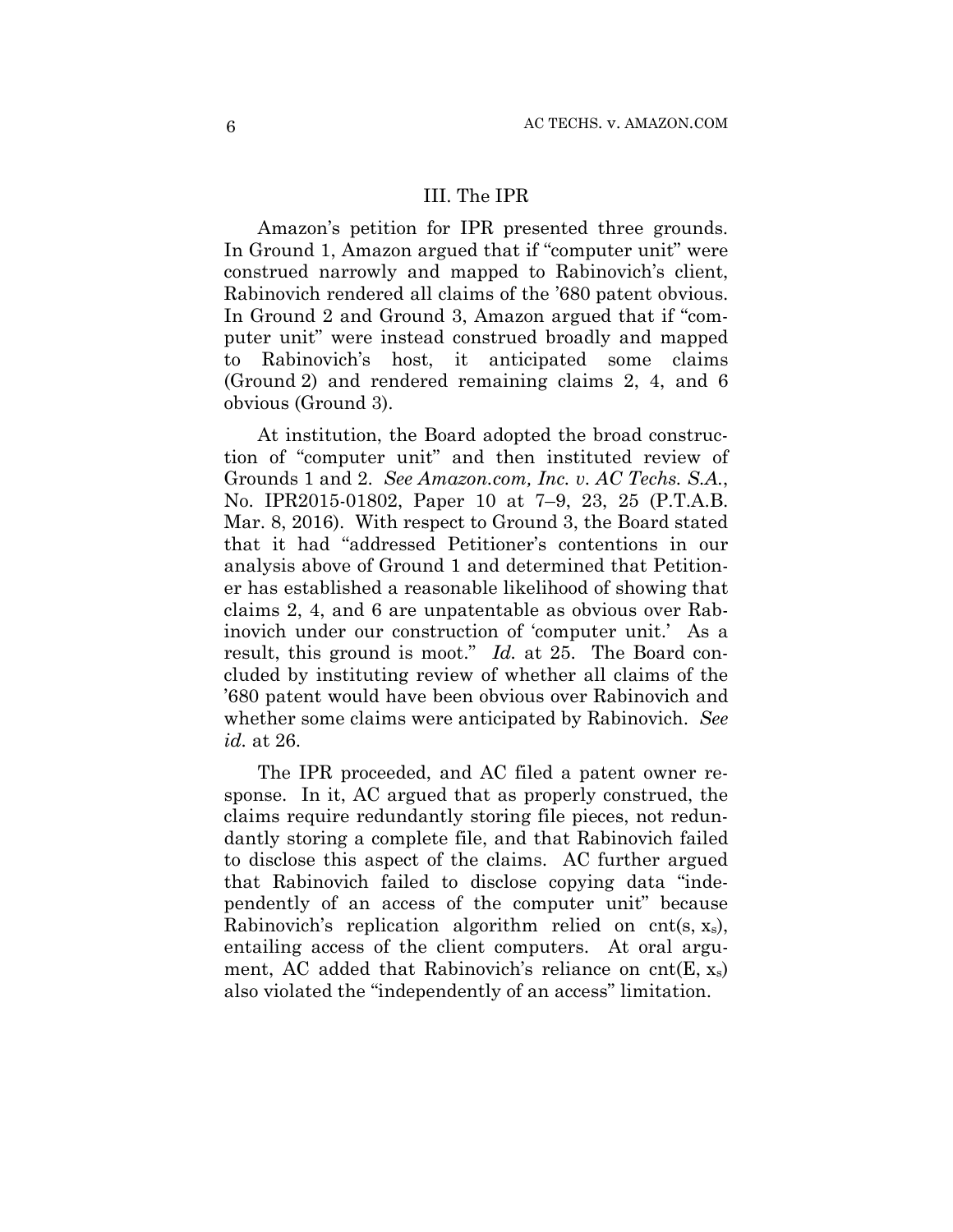In its final written decision, the Board rejected AC's contention that the claims require storage of distinct individual pieces of the file. It reasoned that because the claims recite "*at least one* piece" and "pieces," the claims contemplate and include copying and storing more than one piece of a file, including up to an entire file. And it noted that the claims do not limit how the system stores or copies the at least one file-piece(s). *Amazon.com, Inc. v. AC Techs. S.A.*, No. IPR2015-01802, Paper 32 at 25–30 (P.T.A.B. Mar. 6, 2017) ("*Final Written Decision*"). The Board also rejected AC's contention that Rabinovich failed to teach copying data "independently of an access of the computer unit." The Board agreed that if Rabinovich's client corresponded to the claimed "computer unit," Rabinovich did not render any claims obvious under Amazon's Ground 1. At the same time, however, it found that if Rabinovich's host corresponded to the claimed "computer unit," as argued by Amazon in Ground 2, then Rabinovich anticipated every claim except claims 2, 4, and 6 because neither of the cnt parameters cited by AC involved access of Rabinovich's hosts. It found that  $cnt(s, x_s)$  represented access of Rabinovich's *client*, not the host. *See id.* at 18, 33. And it credited Amazon's expert's unchallenged testimony that  $cnt(E, x_s)$  measured possible future demand for a file and did not require access of the host. *Id.*  at 34–36.

The Board's final decision did not address whether claims 2, 4, and 6 would have been obvious if the host were treated as the "computer unit," as Amazon had asserted in Ground 3. Pointing to that omission, Amazon promptly moved for reconsideration. Despite AC's protest that Ground 3 had never been part of the IPR, the Board determined that it should reach the challenge. With the Board's permission, both parties submitted additional arguments, expert declarations, and supporting exhibits. AC urged that under the Board's claim constructions, the claims permitted only ad hoc wireless networks, with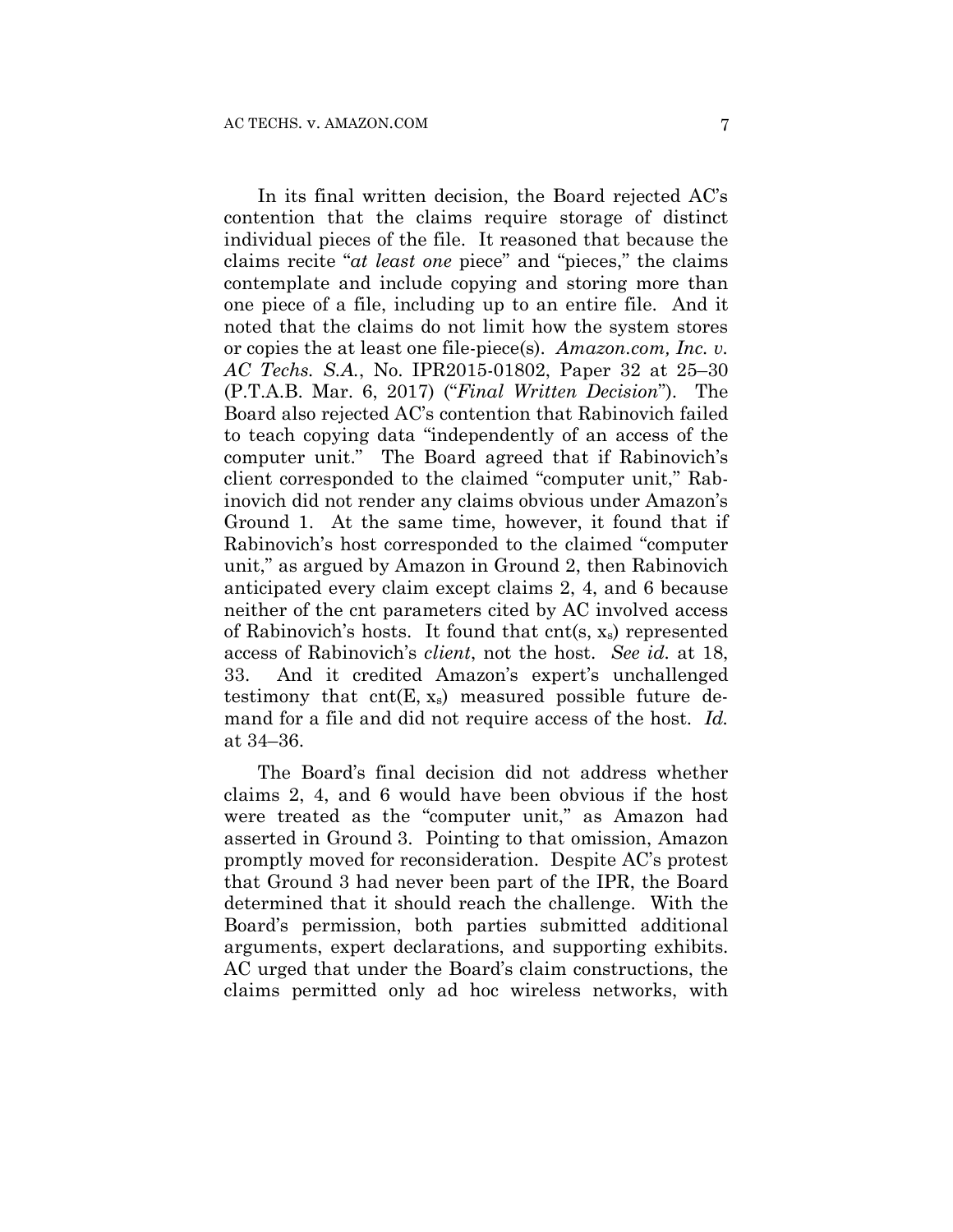which Rabinovich would have been incompatible. But the Board determined that nothing in the claims or the specification limited the claimed wireless network to a particular type of network, and it held that Amazon had proven claims 2, 4, and 6 unpatentable. *See Amazon*.*com, Inc. v. AC Techs. S.A.*, No. IPR2015-01802, Paper 55 at 7–8 (P.T.A.B. Nov. 14, 2017) ("*Rehearing Decision*").AC now appeals.

#### **DISCUSSION**

Exclusive jurisdiction to review the Board's final written decisions rests with this court. *See* 35 U.S.C. § 319; *see also* 28 U.S.C. § 1295(a)(4)(A). We enforce the limits placed on the Board by statute and due process. *See Wi-Fi One, LLC v. Broadcom Corp.*, 878 F.3d 1364, 1374 (Fed. Cir. 2018) (en banc) ("Enforcing statutory limits on an agency's authority to act is precisely the type of issue that courts have historically reviewed."); *Belden Inc. v. Berk-Tek LLC*, 805 F.3d 1064, 1080 (Fed. Cir. 2015) (reviewing alleged denial of procedural due process rights by the Board). We consider de novo the Board's legal conclusions. *See PPC Broadband, Inc. v. Corning Optical Commc'ns RF, LLC*, 815 F.3d 734, 739 (Fed. Cir. 2016). And we ensure that substantial evidence supports the Board's factual findings. *See Polaris Indus., Inc. v. Arctic Cat, Inc.*, 882 F.3d 1056, 1064 (Fed. Cir. 2018).

I

AC argues that the Board erred procedurally when it invalidated claims 2, 4, and 6 based on a ground that it did not institute in its institution decision. AC claims that in doing so, the Board exceeded its statutory authority and fell short of the requirements of due process. We address these arguments in turn.

#### A

At institution, the Board determines "whether to institute an [IPR]." 35 U.S.C. § 314(b). The Supreme Court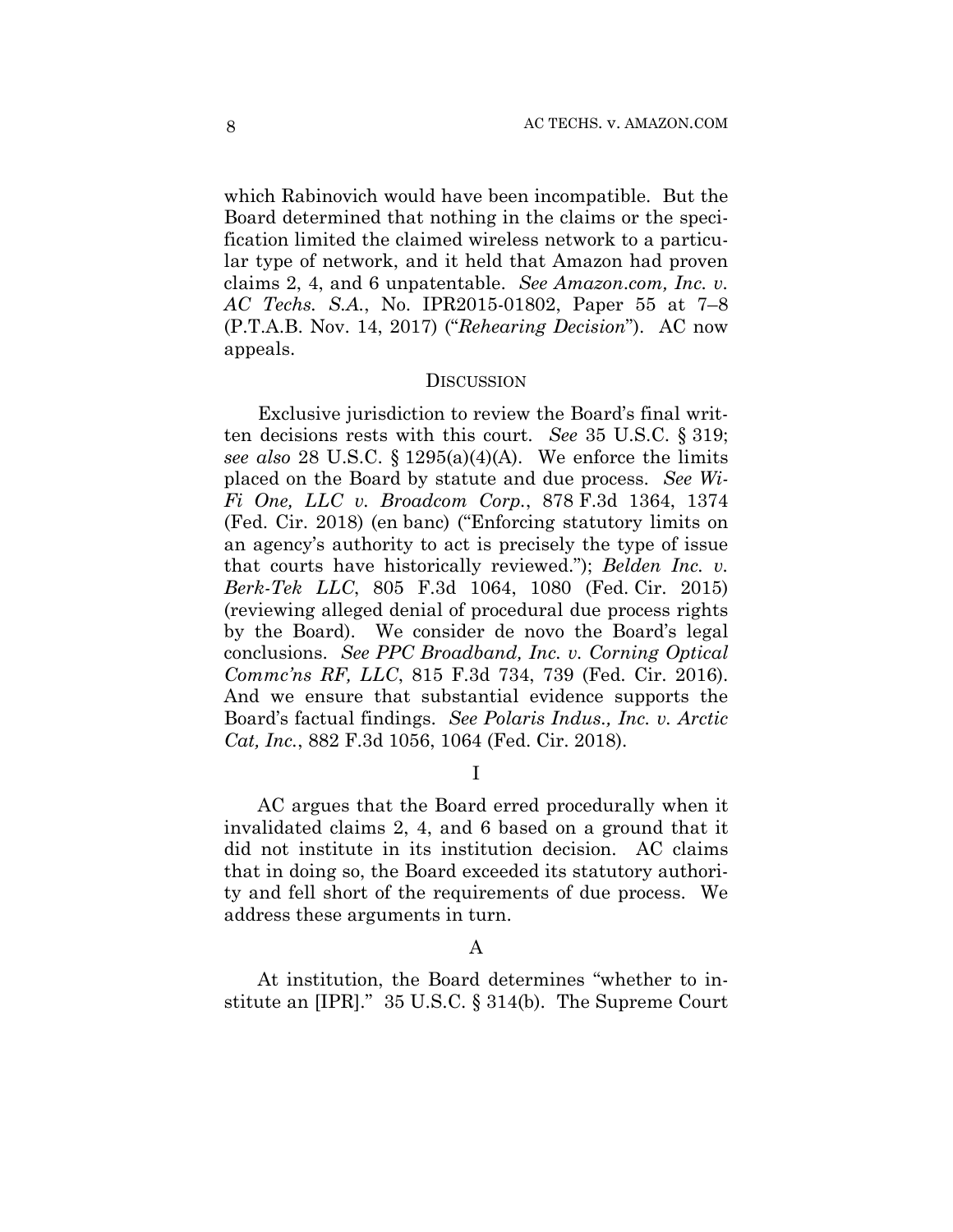recently clarified that this statutory language "indicates a binary choice—either institute review or don't." *SAS Inst. Inc. v. Iancu*, 138 S. Ct. 1348, 1355 (2018). If the Board institutes an IPR, it must issue a final written decision addressing all claims challenged by the petitioner. *See id.*  at 1359–60; *see also* 35 U.S.C. § 318(a). And, we have held, if the Board institutes an IPR, it must similarly address all grounds of unpatentability raised by the petitioner. *See Adidas AG v. Nike, Inc.*, 894 F.3d 1256, 1258 (Fed. Cir. 2018) (remanding noninstituted grounds for review); *BioDelivery Scis. Int'l, Inc. v. Aquestive Therapeutics, Inc.*, 898 F.3d 1205, 1208 (Fed. Cir. 2018) ("Post-*SAS* cases have held that it is appropriate to remand to the PTAB to consider non-instituted claims as well as non-instituted grounds.").

This precedent forecloses AC's argument that the Board exceeded its statutory authority when it reconsidered its final written decision and addressed noninstituted Ground 3. Indeed, it would have violated the statutory scheme had the Board *not* done so. *See PGS Geophysical AS v. Iancu*, 891 F.3d 1354, 1360 (Fed. Cir. 2018) ("Equal treatment of claims and grounds for institution purposes has pervasive support in *SAS*."). Contrary to AC's arguments, *see* Appellant's Br. 49–53, neither § 314(b)'s timing requirements nor § 314(d)'s limits on appealability alter the Board's statutory obligation to rule on all claims and grounds presented in the petition. *See SAS*, 138 S. Ct. at 1356 (explaining that an IPR must "proceed[] '[i]n accordance with' or 'in conformance to' the petition" (second alteration in original) (quoting *Pursuant*, Oxford English Dictionary (3d ed. 2007), http://www.oed.com/view/Entry/155073)).

B

We recognize that *SAS* did not displace the Board's responsibility to comply with due process. We have explained that due process dictates that parties before the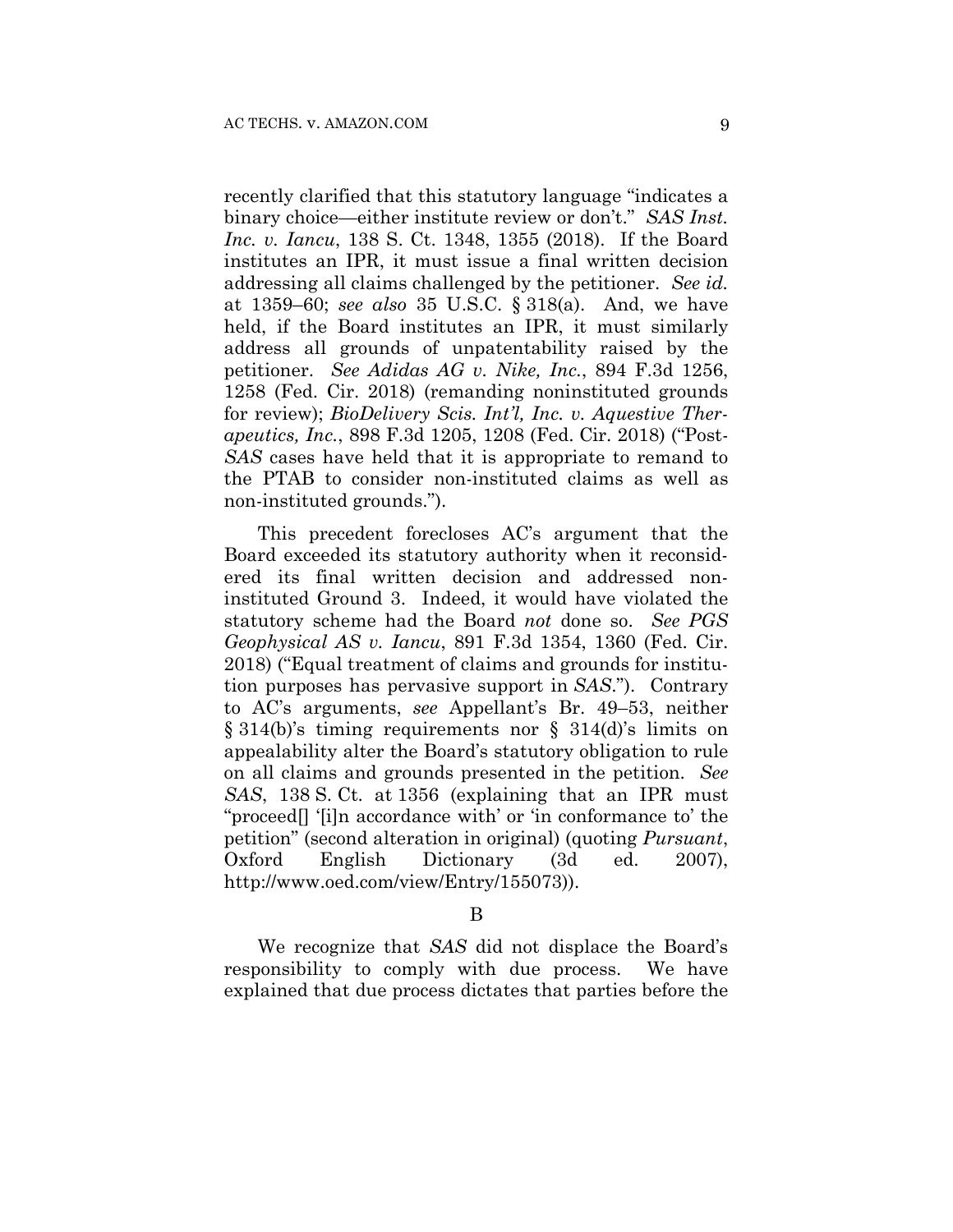Board must receive adequate notice of the issues the Board will decide as well as an opportunity to be heard on those issues. *See Genzyme Therapeutic Prods. Ltd. P'ship v. Biomarin Pharm. Inc.*, 825 F.3d 1360, 1367–68 (Fed. Cir. 2016).

No due process violation occurred here. As AC admits, after the Board decided to accept Amazon's rehearing request and consider Ground 3, it permitted AC to take discovery and submit additional briefing and evidence on that ground. Though AC did not receive a hearing specific to Ground 3, it never requested one. Had AC desired a hearing, it should have made a request before the Board. *See, e.g.*, *Intellectual Ventures II LLC v. Ericsson Inc*., 686 F. App'x 900, 905–06 (Fed. Cir. 2017) (finding no due process violation where party had notice and an opportunity to be heard and failed to request surreply or rehearing to address issue).

#### II

On the merits, AC initially challenges the Board's interpretation of the claim limitations reciting "piece(s)." We review the Board's ultimate claim constructions de novo, *see In re Man Mach. Interface Techs. LLC*, 822 F.3d 1282, 1285 (Fed. Cir. 2016), and we review any subsidiary factual findings involving extrinsic evidence for substantial evidence, *see Teva Pharm. USA, Inc. v. Sandoz, Inc.*, 135 S. Ct. 831, 841 (2015). The broadest reasonable interpretation standard applies to this IPR.<sup>1</sup> Thus, the

<u>.</u>

Per recent regulation, the Board applies the *Phillips* claim construction standard to petitions filed on or after November 13, 2018. *See Changes to the Claim Construction Standard for Interpreting Claims in Trial Proceedings Before the Patent Trial and Appeal Board*, 83 Fed. Reg. 51,340 (Oct. 11, 2018) (to be codified at 37 C.F.R. pt. 42). Because Amazon filed its petition before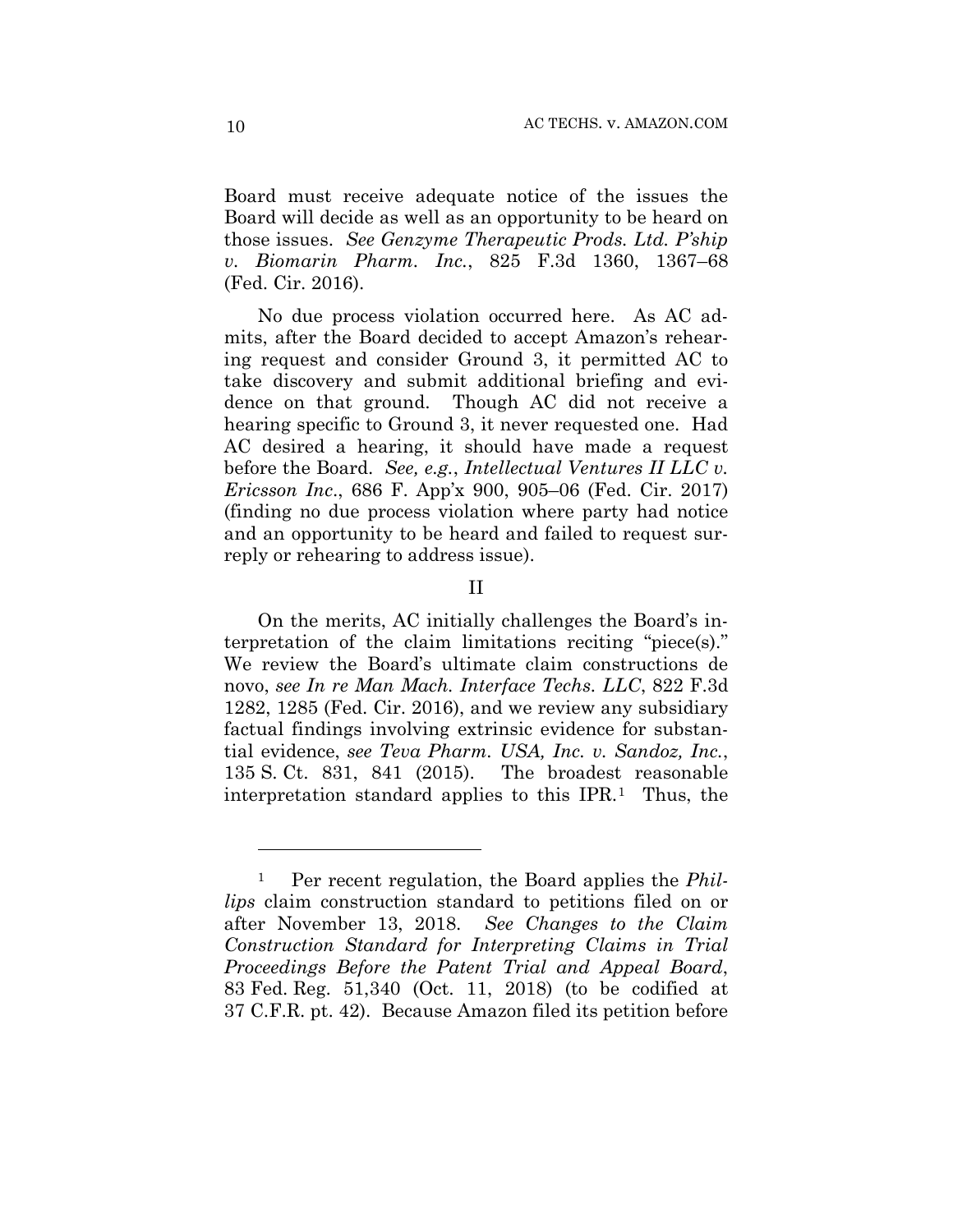Board's construction must be reasonable in light of the record evidence and the understanding of one skilled in the art. *See Microsoft Corp. v. Proxyconn, Inc.*, 789 F.3d 1292, 1298 (Fed. Cir. 2015), *overruled on other grounds by Aqua Prods., Inc. v. Matal*, 872 F.3d 1290 (Fed. Cir. 2017) (en banc).

The Board acknowledged that a file consists of pieces of data. The Board explained, however, that because the claims recite storing "at least one piece" and copying "pieces" of data, they permit copying and storing of "more than one piece, and thus all of the pieces of an entire file." *Final Written Decision*, at 25–26. The Board further explained that the claims impose no limit on *how* the system stores or copies pieces and they do not require storing or copying pieces on an individual basis or prohibit storing or copying pieces "contiguously with other pieces of the same file." *Id.* at 28–29.

We conclude that the intrinsic evidence supports the Board's view. The claims themselves specifically contemplate storage and copying of multiple pieces of a file. They recite storing "*at least one* piece" and copying "*pieces*  that are redundantly stored in the system." '680 patent col. 25 l. 64–col. 26 l. 24 (emphases added). Though other claims recite "the received piece" of data, such claims each refer back to the "at least one piece" limitation for antecedent basis. *See, e.g.*, *id.* at col. 27 ll. 36–37, 49–50, col. 28 ll. 25–26, 31–32; Oral Arg. at 11:45–59, http://oralarguments.cafc.uscourts.gov/default.aspx?fl=20 17-1999.MP3 (agreeing that "every time [the claim] refer[s] to a piece of data later in the claim, it refers back to 'at least one piece'"). No claim limits how many pieces the system may copy and store, and no claim limits how the system copies and stores those pieces. Indeed, claim 1

l

November 13, 2018, we apply the broadest reasonable interpretation standard.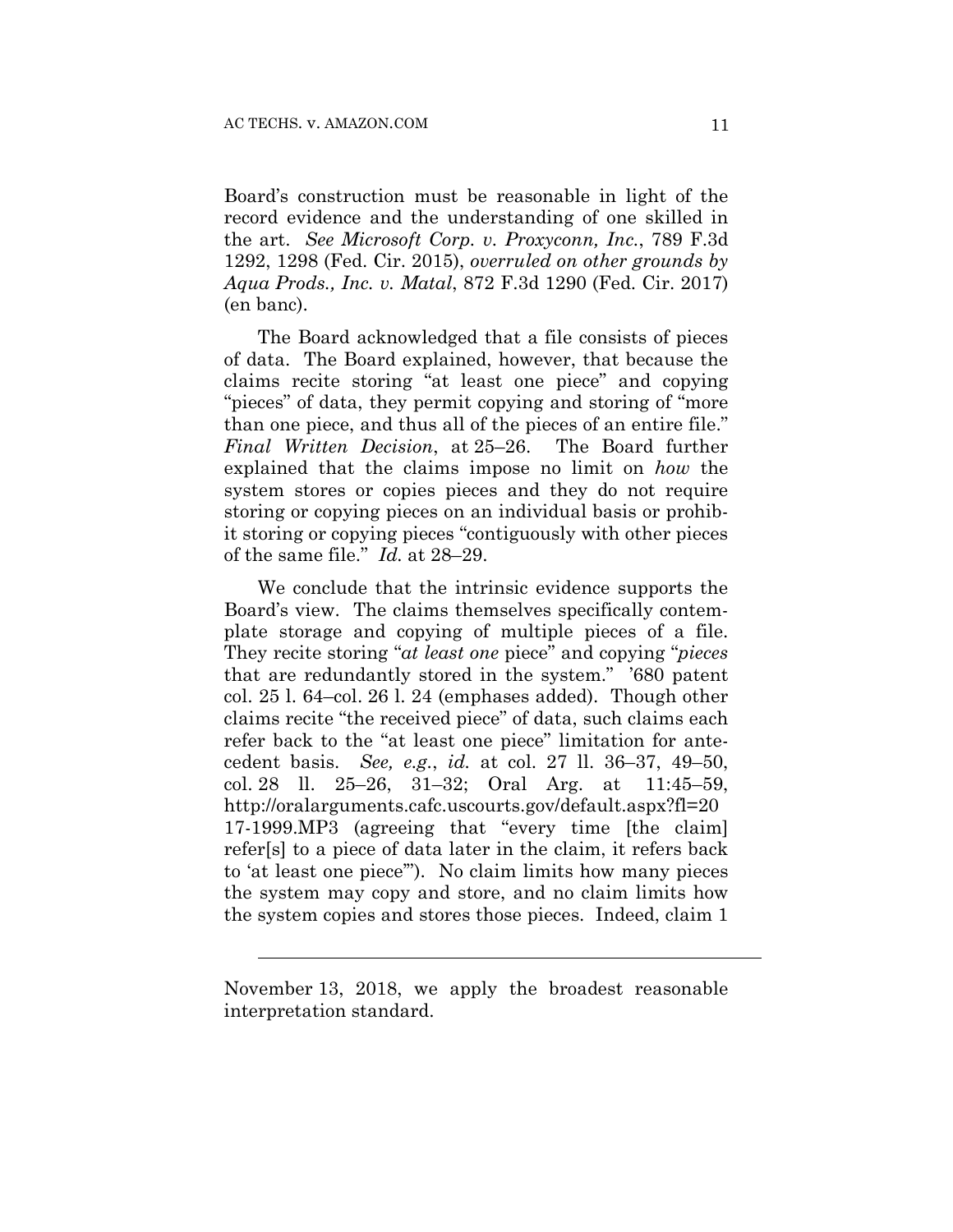*requires* storage of all pieces of a complete file as a complete file, at least on the computer unit. *See* '680 patent col. 25 ll. 66–67 ("[A]t least one computer unit that stores at least one complete file, each file including a plurality of individual pieces . . . .").

The specification further supports the Board's claim construction. It contemplates "distribution of the entire data," not merely specific pieces. *Id.* at col. 7 l. 65–col. 8 l. 2. And though it also describes the system separately storing pieces of data, it specifies that those disclosures relate to particular embodiments of the claimed invention and never disclaims whole-file storage. *See id.* at col. 2 l. 55–61 ("*In another embodiment* the data in the system is divided into data subsets, and . . . stored in . . . cells . . . ." (emphasis added)). The prosecution history contains no contrary statements.

AC asserts that the Board's construction conflicts with the invention's purpose and that the specification compels a contrary construction. But it crafts that argument by ignoring—often through strategic use of ellipses—the disclosures noted above and by relying on an expert whose testimony the Board elsewhere characterized as "conclusory." *See Final Written Decision*, at 7; Appellant's Br. 31, 37. Having broadly drafted its claims to encompass both systems that copy and store individual pieces and those that copy and store multiple or all pieces of a file, AC cannot now read features from preferred embodiments into its claims to bolster its validity arguments. *See In re Van Geuns*, 988 F.2d 1181, 1184 (Fed. Cir. 1993) ("[L]imitations are not to be read into the claims from the specification.").For all of the above reasons, we see no error in the Board's claim interpretation.

#### III

AC also challenges the Board's ultimate findings of anticipation and conclusions of obviousness. Specifically,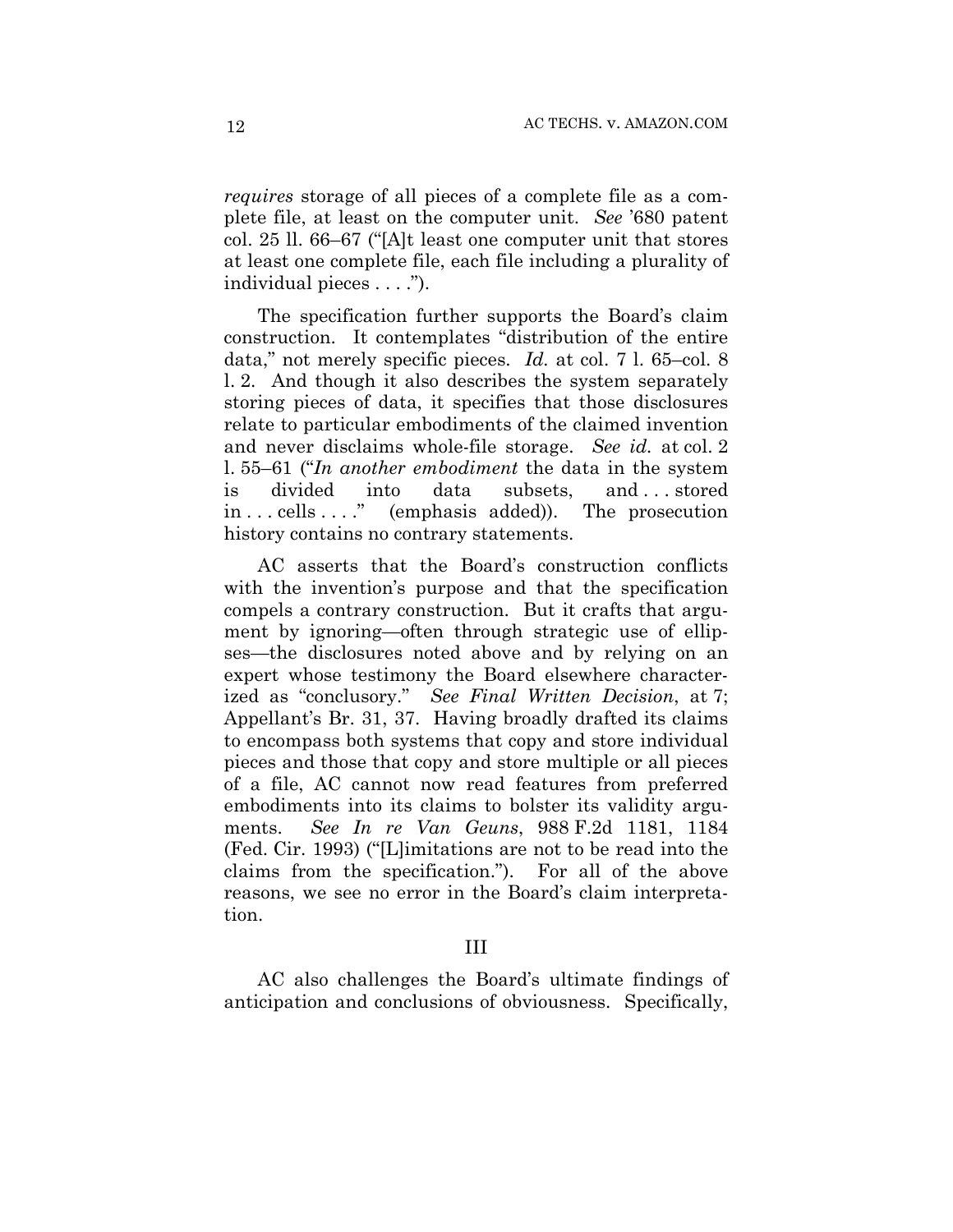AC disputes the Board's finding that Rabinovich discloses copying "independently of an access of the computer unit," as recited by the anticipated independent claims, and the Board's conclusion that it would have been obvious to connect Rabinovich's computer unit and data storage units over a wireless network, as recited by claims 2, 4, and 6. We address these arguments in turn.

A

We review the Board's finding that Rabinovich discloses copying "independently of an access of the computer unit," a question of fact, for substantial evidence. *See In re Gleave*, 560 F.3d 1331, 1334–35 (Fed. Cir. 2009). The Board found that Rabinovich discloses this limitation because neither cnt(s,  $x_s$ ) nor cnt(E,  $x_s$ ) requires access of Rabinovich's host, the element Amazon identified as the claimed computer unit. *See Final Written Decision*, at 32– 37. Substantial evidence supports the Board's finding. Specifically, Rabinovich defines  $cnt(s, x_s)$  as the access count for a particular file by the client, not the host, and it defines  $cnt(E, x_s)$  as the number of appearances of an entity (E) (which may be a host) along a request's path from the client to a requested file. J.A. 577. Dr. David Ratner confirmed this understanding of cnt $(E, x_s)$  in his testimony, where he further explained that  $cnt(E, x_s)$ simply measures "possible future demand for a replica of [file] x." J.A. 432. The Board specifically credited this unchallenged testimony. *See Final Written Decision*, at 34–35.

AC nonetheless argues that the Board should have accepted its understanding of Rabinovich, and it further argues that without explicit disclosure affirming that Rabinovich does not depend on an access of the host, Rabinovich cannot disclose independent access. AC's contentions lack merit. The first misunderstands our role on appeal. We evaluate whether substantial evidence supports the Board, but "[w]e may not re-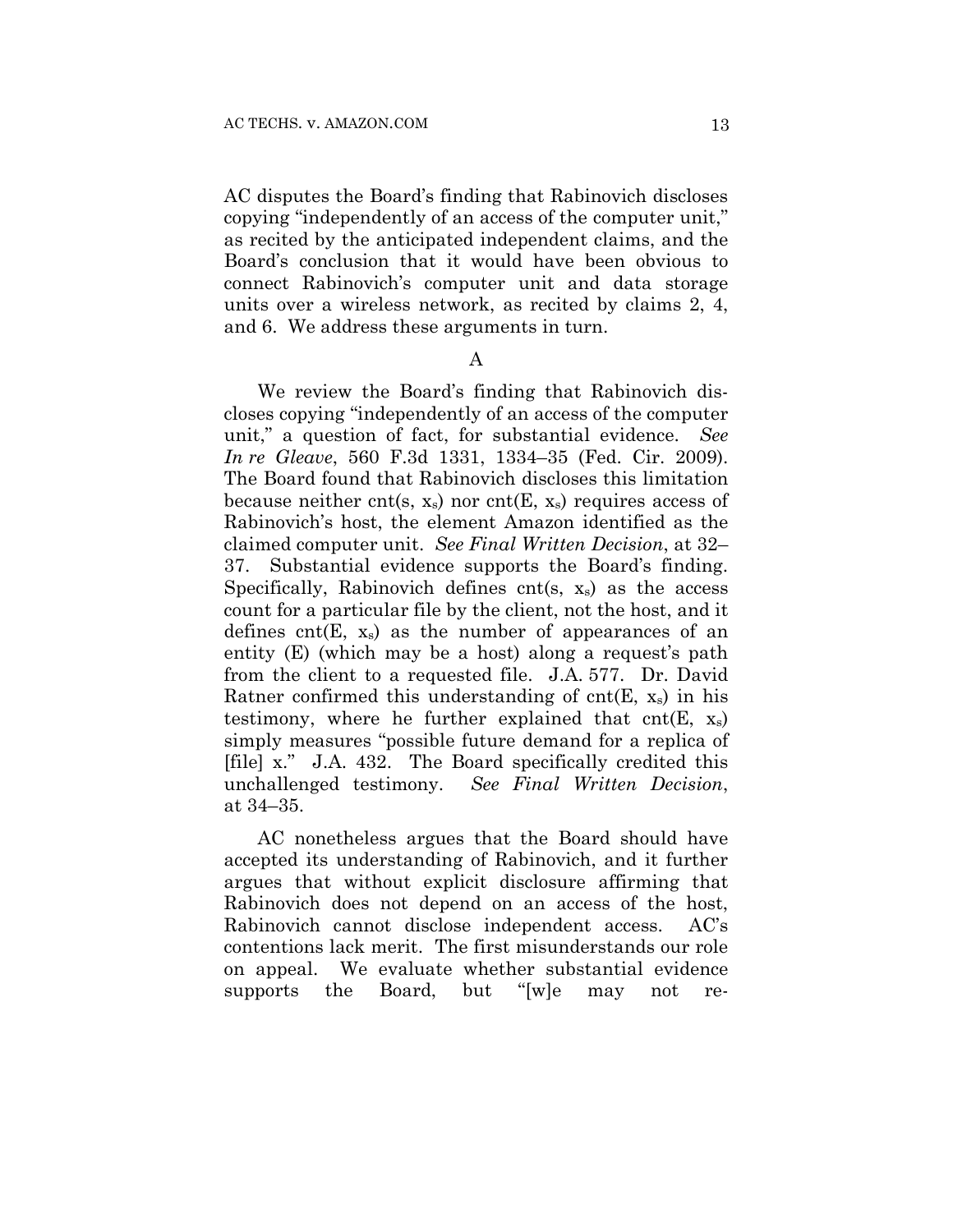weigh . . . evidence." *In re Warsaw Orthopedic, Inc.*, 832 F.3d 1327, 1333 (Fed. Cir. 2016). The second misapprehends the law. Contrary to AC's suggestion, a reference need not state a feature's absence in order to disclose a negative limitation. *See, e.g.*, *Sud-Chemie, Inc. v. Multisorb Techs., Inc.*, 554 F.3d 1001, 1004–05 (Fed. Cir. 2009) (affirming finding that reference disclosed "uncoated" film where it did not describe the film as coated and did not suggest necessity of coatings).

# B

We review the Board's ultimate determination that claims 2, 4, and 6 would have been obvious de novo, and we review its underlying factual findings for substantial evidence. *See Harmonic Inc. v. Avid Tech., Inc.*, 815 F.3d 1356, 1363 (Fed. Cir. 2016).

AC asserts that per the Board's constructions and Amazon's petition, Rabinovich's data storage units and its computer unit must both serve as hosts. Continuing from that premise, it contends that only "ad hoc" networks permit hosts to directly connect to one another and that Rabinovich could not operate with an ad hoc network. As a result, AC claims, the Board erred in finding that it would have been obvious to connect Rabinovich's system over a wireless network.

AC assumes that the phrase "connected over a wireless network" requires a direct wireless connection. But the Board specifically found the claims "broad enough to encompass a connection through a wireless hub." *Rehearing Decision*, at 8. AC fails to explain how or why the Board erred in doing so, and we see no error in the Board's construction.2 Consequently, we affirm.

1

<sup>2</sup> Though AC does not directly challenge the Board's construction, we note that it finds support in the claims,